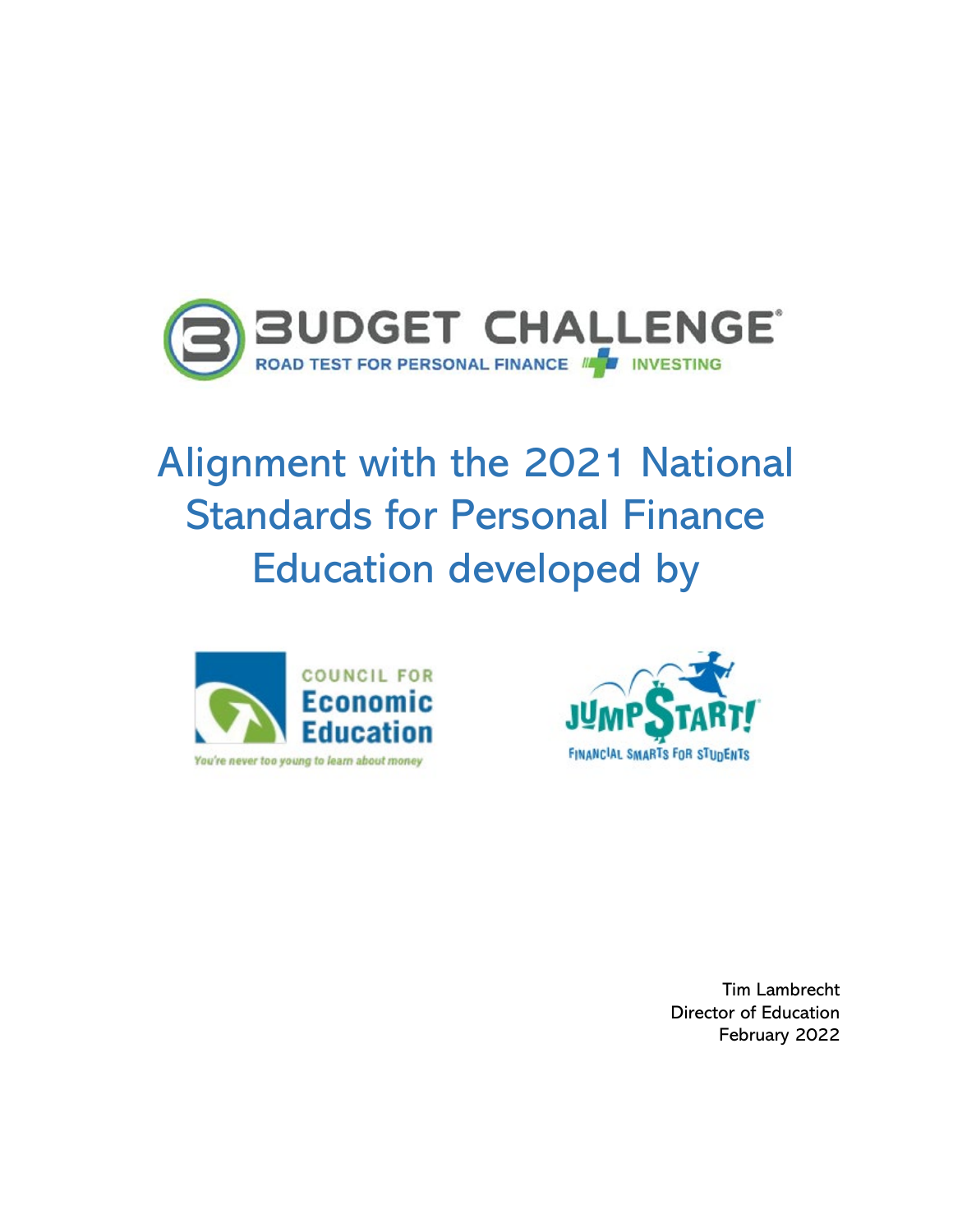| Jump\$tart/CEE Standard                                                                   | Where taught in Budget Challenge      |
|-------------------------------------------------------------------------------------------|---------------------------------------|
| Copyright © 2021                                                                          | curriculum                            |
| 12-1a. Research potential income and employee                                             | Chapter 3 Employment, Chapter 3 Real  |
| benefit packages that are likely to be offered to                                         | <b>World Activity</b>                 |
| new employees by various companies, government                                            |                                       |
| agencies, or not-for profit organizations.                                                |                                       |
| 12-1b. Explain why people should evaluate                                                 | Chapter 3 Employment, Chapter 3 Real  |
| employee benefits in addition to wages and salaries                                       | <b>World Activity</b>                 |
| when choosing between job and career                                                      |                                       |
| opportunities.                                                                            |                                       |
| 12-1c. Differentiate between contributory and non-                                        | Chapter 3 Employment, Simulation: pay |
| contributory employee benefits.                                                           | stub, $401(k)$ contribution           |
| 12-1d. Examine the benefits of participating in                                           | Chapter 3 Employment, Chapter12       |
| employer sponsored retirement savings plans and                                           | Insurance and Managing Risk: Health,  |
| healthcare savings plans.                                                                 | Life, and Disability, Simulation: pay |
|                                                                                           | stub, $401(k)$ contribution           |
| 12-2a. Give examples of intangible job benefits.                                          | Chapter 3 Employment, Chapter 16 The  |
|                                                                                           | <b>Next Steps</b>                     |
| 12-2b. Describe how intangible benefits can affect                                        | Chapter 3 Employment, Chapter 16 The  |
| a worker's career choices and income.<br>12-2c. Evaluate the tradeoffs between income and | <b>Next Steps</b>                     |
|                                                                                           | Chapter 3 Employment, Chapter 16 The  |
| non-income factors when making career or job<br>choices.                                  | <b>Next Steps</b>                     |
| 12-3a. Evaluate the costs and benefits of investing                                       | Chapter 3 Employment, Chapter 16 The  |
| in additional education or training.                                                      | Next Steps, Chapter 17 Paying for     |
|                                                                                           | College                               |
| 12-3b. Explain how differences in people's life                                           | Chapter 16 The Next Steps, Chapter 17 |
| circumstances can affect their opportunity and                                            | Paying for College                    |
| willingness to further their education or training.                                       |                                       |
| 12-3c. Compare earnings and unemployment rates                                            | Chapter 16 The Next Steps, Chapter 17 |
| by level of education and training.                                                       | Paying for College                    |
| 12-4a. Identify different types of jobs and careers                                       | <b>Chapter 16 The Next Seps</b>       |
| where wages and salaries depend on a worker's                                             |                                       |
| productivity and skills.                                                                  |                                       |
| 12-4b. Explain why wages or salaries vary among                                           | <b>Chapter 16 The Next Steps</b>      |
| employees in different types of jobs and among                                            |                                       |
| workers in the same jobs.                                                                 |                                       |
| 12-4c. Discuss possible explanations for the                                              | Chapter 3 Employment Real World       |
| persistence of race and gender pay gaps.                                                  | Activity                              |
| 12-5a. Discuss how economic and labor market                                              | Chapter 3 Employment, Real World      |
| conditions can affect income, career opportunities,                                       | Activity                              |
| and employment status.                                                                    |                                       |
| 12-5b. Evaluate the impact of technological                                               | Chapter 3 Employment Real World       |
| advances on employment and income.                                                        | Activity                              |
|                                                                                           |                                       |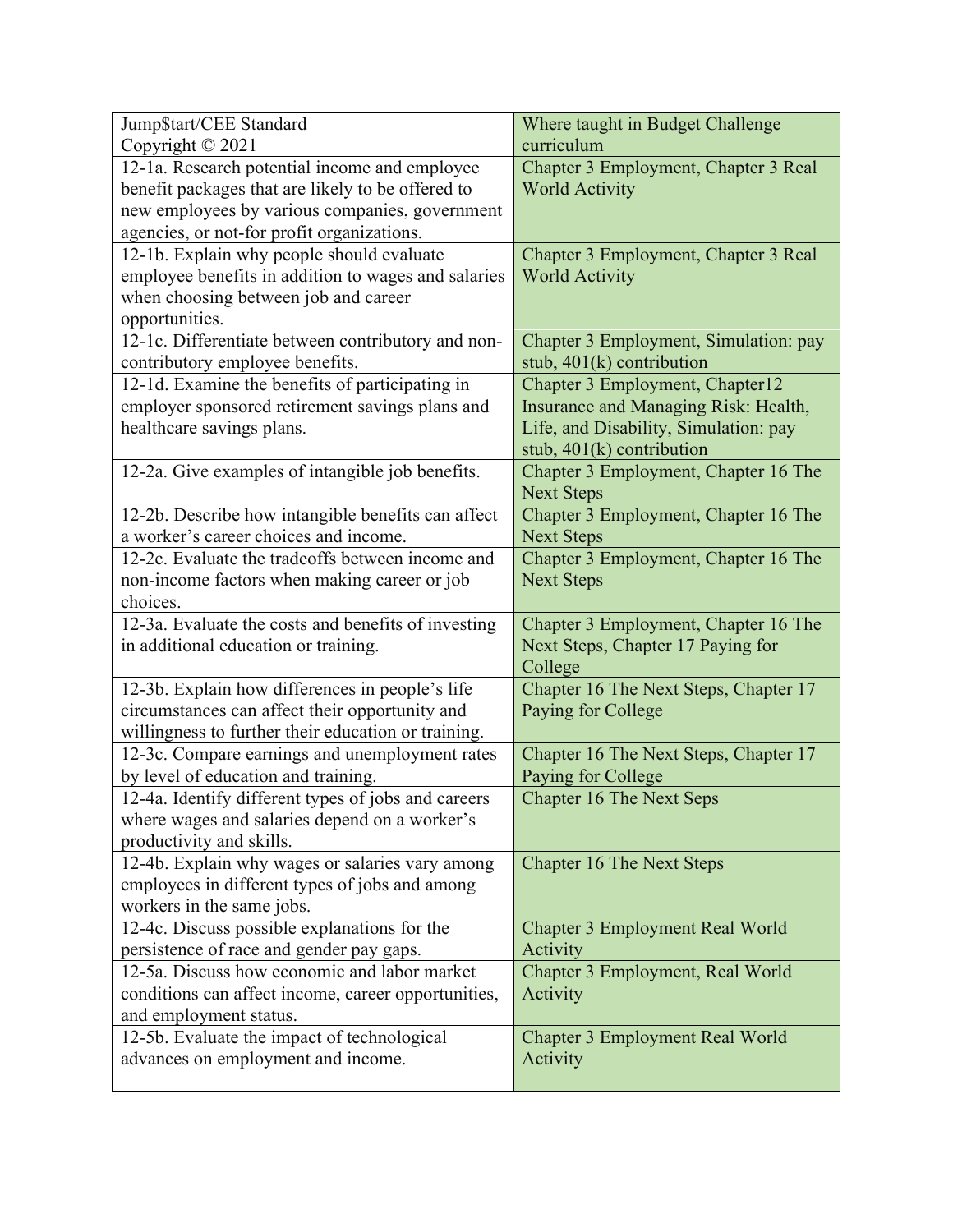| Jump\$tart/CEE Standard                                | Where taught in Budget Challenge          |
|--------------------------------------------------------|-------------------------------------------|
| Copyright © 2021                                       | curriculum                                |
| 12-6a. Calculate the amount of taxes a person is       | Chapter 15 Taxes, Simulation: paystub     |
| likely to pay when given information or data about     | withholding                               |
| the person's sources of income and amount of           |                                           |
| spending.                                              |                                           |
| 12-6b. Identify which level(s) of government           | <b>Chapter 15 Taxes</b>                   |
| typically receive(s) the tax revenue for income        |                                           |
| taxes, payroll taxes, property taxes, and sales taxes. |                                           |
| 12-6c. Describe the benefits they receive, or may      | Chapter 7 Investing for Retirement,       |
| receive in the future, from government-collected       | <b>Chapter 15 Taxes</b>                   |
| tax revenue.                                           |                                           |
| 12-7a. Investigate the federal and state tax rates     | <b>Chapter 15 Taxes</b>                   |
| applicable to different sources of income.             |                                           |
| 12-7b. Compare sales tax rates paid on different       | <b>Chapter 15 Taxes Reading Activity</b>  |
| types of goods in their state and for online           |                                           |
| purchases.                                             |                                           |
| 12-7c. Differentiate between gross, net, and           | Chapter 15 Taxes, Simulation: paystub,    |
| taxable income.                                        | $401(k)$ contribution calculation         |
| 12-7d. Explain why some income is reported on an       | <b>Chapter 15 Taxes</b>                   |
| IRS Form W-2 and some is reported on an IRS            |                                           |
| Form 1099, and how that could affect their taxes.      |                                           |
| 12-8a. Explain the difference between earned and       | Chapter 3 Employment, Chapter 6           |
| unearned income.                                       | Savings and Investing, Chapter 15 Taxes   |
|                                                        |                                           |
| 12-8b. Compare the tax rates assessed on earned        | <b>Chapter 15 Taxes</b>                   |
| income, interest income, and capital gains income.     |                                           |
| 12-9a. Complete IRS Form W-4.                          | Chapter 15 Taxes Real World Activity,     |
|                                                        | Simulation                                |
| 12-9b. Explain the difference between a tax credit     | <b>Chapter 15 Taxes</b>                   |
| and a tax deduction.                                   |                                           |
| 12-9c. Identify several examples of tax credits,       | Chapter 15 Taxes                          |
| determining whether they are refundable or non-        |                                           |
| refundable, and the groups of people who benefit       |                                           |
| most from each type.                                   |                                           |
| 12-10a. Identify different potential sources of        | <b>Chapter 7 Investing for Retirement</b> |
| retirement income.                                     |                                           |
| 12-10b. Describe the importance of having              | <b>Chapter 7 Investing for Retirement</b> |
| multiple sources of income in retirement, such as      |                                           |
| Social Security, employer-sponsored retirement         |                                           |
| plans, and personal investments.                       |                                           |
| 12-10c. Explain the importance of participating in     | Chapter 3 Employment, Chapter 7           |
| employer-sponsored retirement plans, when              | Investing for Retirement, Simulation:     |
| available, and contributing enough to qualify for      | $401(k)$ contribution and match, Saving   |
| the maximum employer match.                            | for Retirement Trophy                     |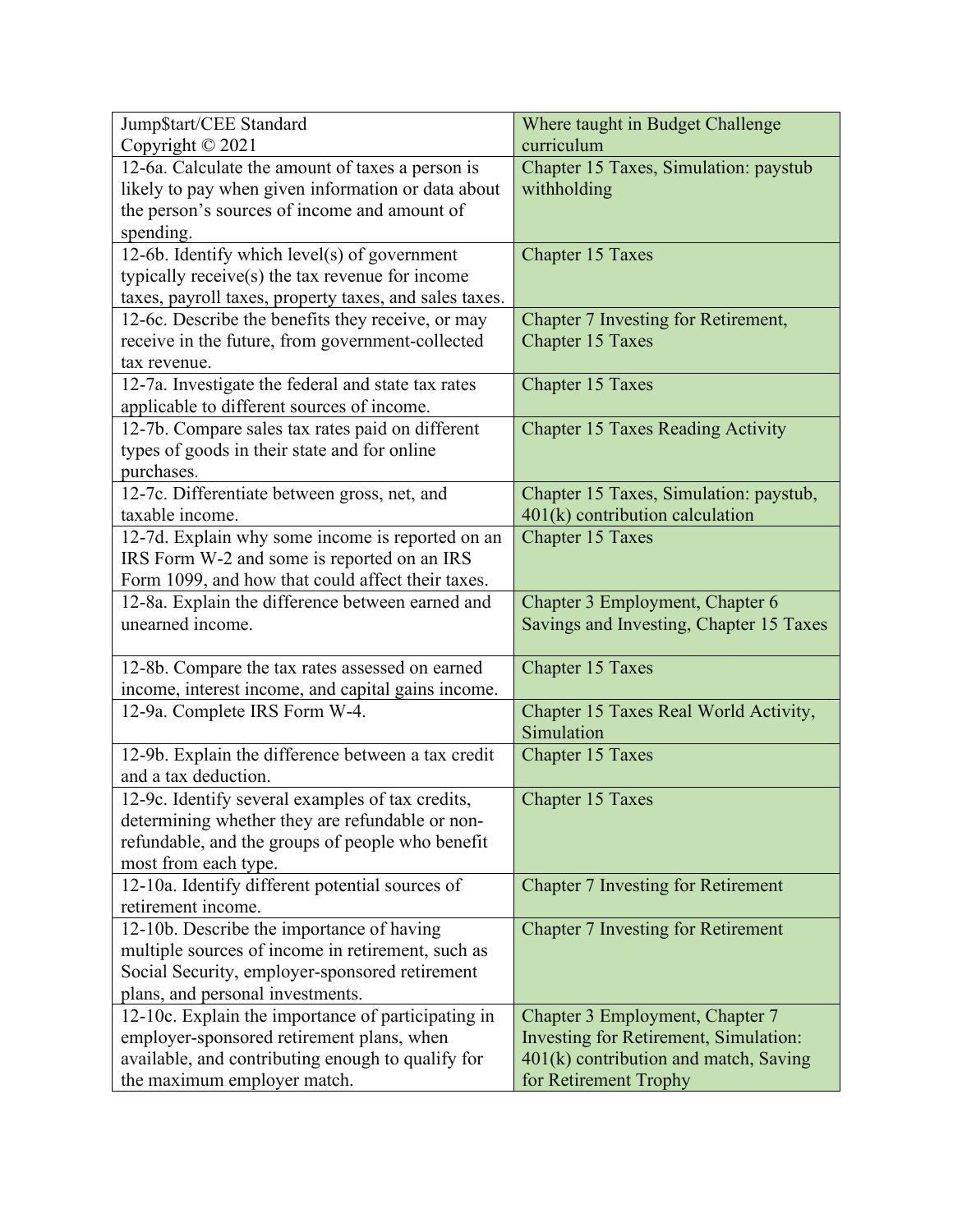| Jump\$tart/CEE Standard                             | Where taught in Budget Challenge         |
|-----------------------------------------------------|------------------------------------------|
| Copyright © 2021                                    | curriculum                               |
| 12-11a. Evaluate the benefits and costs of gig      | Chapter 15 Taxes, Chapter 3 Real World   |
| employment, such as driving for a cab or delivery   | Activity                                 |
| service.                                            |                                          |
| 12-11b. Discuss the pros and cons of small          | <b>Chapter 3 Employment Real World</b>   |
| business ownership as their primary source of       | Activity                                 |
| income.                                             |                                          |
| 12-1a. Identify their short-term and long-term      | Chapter 1 Keys to Financial Success,     |
| financial goals.                                    | Simulation: Trophy Goals, Cash Flow      |
|                                                     | <b>Budgeting Tool</b>                    |
| 12-1b. Develop a budget to allocate current income  | Chapter 1 Keys to Financial Success,     |
| to necessary and desired spending, including        | Chapter 2 Playing Budget Challenge,      |
| estimates for both fixed and variable expenses.     | Simulation: Cash Flow Budgeting Tool     |
| 12-1c. Explain methods for adjusting a budget for   | Chapter 1 Keys to Financial Success,     |
| unexpected expenses or emergencies.                 | Chapter 2 Playing Budget Challenge,      |
|                                                     | Simulation: Cash Flow Budgeting Tool     |
|                                                     | management, Unexpected Event             |
| 12-1d. Evaluate the advantages of using budgeting   | Chapter 1 Keys to Financial Success,     |
| tools, such as spreadsheets or apps.                | Chapter 2 Playing Budget Challenge,      |
|                                                     | Simulation: Cash Flow Budgeting Tool     |
|                                                     | management,                              |
| 12-2a. Select a product or service and describe the | <b>Chapter 8 Purchasing and Consumer</b> |
| various factors that may influence a consumer's     | Protection, Simulation: Vendor Selection |
| purchase decision.                                  |                                          |
| 12-2b. Describe a process for making an informed    | <b>Chapter 8 Purchasing and Consumer</b> |
| consumer decision.                                  | Protection, Simulation: Vendor Selection |
| 12-2c. List the positive and negative effects of a  | <b>Chapter 8 Purchasing and Consumer</b> |
| recent consumer decision on the environment,        | <b>Protection Reading Activity</b>       |
| society, and the economy.                           |                                          |
| 12-3a. Explain the factors to evaluate when buying  | <b>Chapter 8 Purchasing and Consumer</b> |
| a durable good.                                     | Protection                               |
| 12-3b. Analyze the cost and features of three       | <b>Chapter 8 Real World Activity</b>     |
| competing products or services.                     |                                          |
| 12-3c. Compare product choices based on their       | <b>Chapter 8 Real World Activity</b>     |
| impacts on the environment or society.              |                                          |
| 12-4a. List different ways retailers advertise the  | <b>Chapter 8 Purchasing and Consumer</b> |
| prices of their products.                           | Protection, Chapter 9 Buying or Leasing  |
|                                                     | a Vehicle                                |
| 12-4b. Describe how inflation affects purchase      | Chapter 7 Investing for Retirement,      |
| decisions and the price of goods and services.      | <b>Chapter 8 Purchasing and Consumer</b> |
|                                                     | Protection, Chapter 10 Housing           |
| 12-4c. Summarize how negotiation affects            | Chapter 9 Buying or Leasing a Vehicle,   |
| consumer decisions and the price of goods and       | Chapter 10 Housing                       |
| services.                                           |                                          |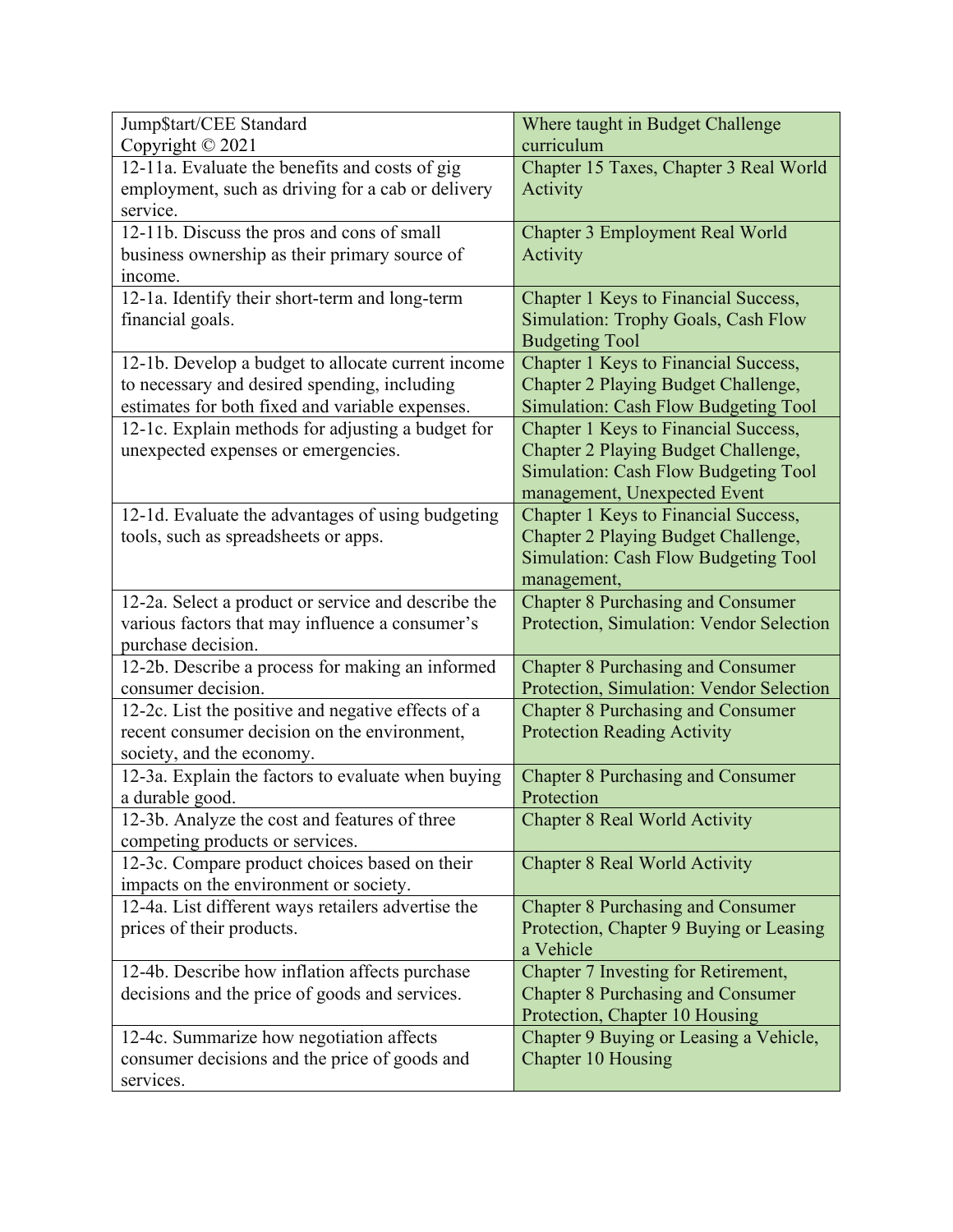| Jump\$tart/CEE Standard                                                                              | Where taught in Budget Challenge                       |
|------------------------------------------------------------------------------------------------------|--------------------------------------------------------|
| Copyright © 2021                                                                                     | curriculum                                             |
| 12-5b. Brainstorm consumer research strategies                                                       | <b>Chapter 8 Purchasing and Consumer</b>               |
| and resources to use when making purchase                                                            | Protection, Chapter 9 Buying or Leasing                |
| decisions.                                                                                           | a Vehicle                                              |
| 12-5c. Analyze social media marketing and                                                            | <b>Chapter 8 Purchasing and Consumer</b>               |
| advertising techniques designed to encourage                                                         | <b>Protection Reading: Advertising</b>                 |
| spending                                                                                             | Techniques                                             |
| 12-6a. Identify financial and personal reasons that                                                  | <b>Chapter 10 Housing</b>                              |
| younger adults often choose to rent a home instead                                                   |                                                        |
| of buying.                                                                                           |                                                        |
| 12-6b. Compare the short-term and long-term costs                                                    | Chapter 10 Housing, Chapter 10 Real                    |
| and benefits of renting versus buying a home in                                                      | <b>World Activity</b>                                  |
| their city of residence.                                                                             |                                                        |
| 12-6c. Define key rental contract terminology,                                                       | Chapter 10 Housing, Simulation: rental                 |
| including lease term, security deposit, grace                                                        | agreement                                              |
| period, and eviction.                                                                                |                                                        |
| 12-7a. Discuss the motivations for and benefits of                                                   | <b>Chapter 1 Keys to Financial Success</b>             |
| donating money, items, or time.                                                                      |                                                        |
| 12-7b. Develop a list of charitable organizations                                                    | <b>Chapter 1 Keys to Financial Success</b>             |
| and provide a possible reason that a donor might                                                     |                                                        |
| want to give money to each organization.                                                             |                                                        |
| 12-7c. Identify specific steps one should take when                                                  | <b>Chapter 1 Keys to Financial Success</b>             |
| researching charitable and other not-for-profit                                                      |                                                        |
| organizations.                                                                                       |                                                        |
| 12-8a. Describe the roles and responsibilities of<br>government agencies that help protect consumers | <b>Chapter 8 Purchasing and Consumer</b><br>Protection |
| from fraud.                                                                                          |                                                        |
| 12-8b. Identify state and federal consumer                                                           | <b>Chapter 8 Purchasing and Consumer</b>               |
| protection laws based on the issues they address                                                     | Protection                                             |
| and the safeguards they provide.                                                                     |                                                        |
| 12-8c. Investigate common types of consumer                                                          | <b>Chapter 8 Purchasing and Consumer</b>               |
| fraud and unfair or deceptive business practices,                                                    | Protection, Chapter 14 Data Security                   |
| including online scams, phone solicitations, and                                                     |                                                        |
| redlining.                                                                                           |                                                        |
| 12-8d. Make recommendations for sources of help                                                      | <b>Chapter 8 Purchasing and Consumer</b>               |
| for consumers who have experienced fraud.                                                            | Protection, Chapter 14 Data Security                   |
| 12-9a. Explain how having a system for financial                                                     | Chapter 1 Keys to Financial Success,                   |
| record-keeping can make it easier to make                                                            | Chapter 2 Budget Challenge, Simulation:                |
| financial decisions.                                                                                 | managing Cash Flow Budget Tool                         |
| 12-9b. Develop a system for keeping track of                                                         | Chapter 1 Keys to Financial Success,                   |
| spending, saving, and investing.                                                                     | Chapter 2 Budget Challenge, Simulation:                |
|                                                                                                      | managing Cash Flow Budget Tool                         |
| 12-9c. Research financial technology options for                                                     | <b>Chapter 4 Banking Real World Activity</b>           |
| financial record-keeping.                                                                            |                                                        |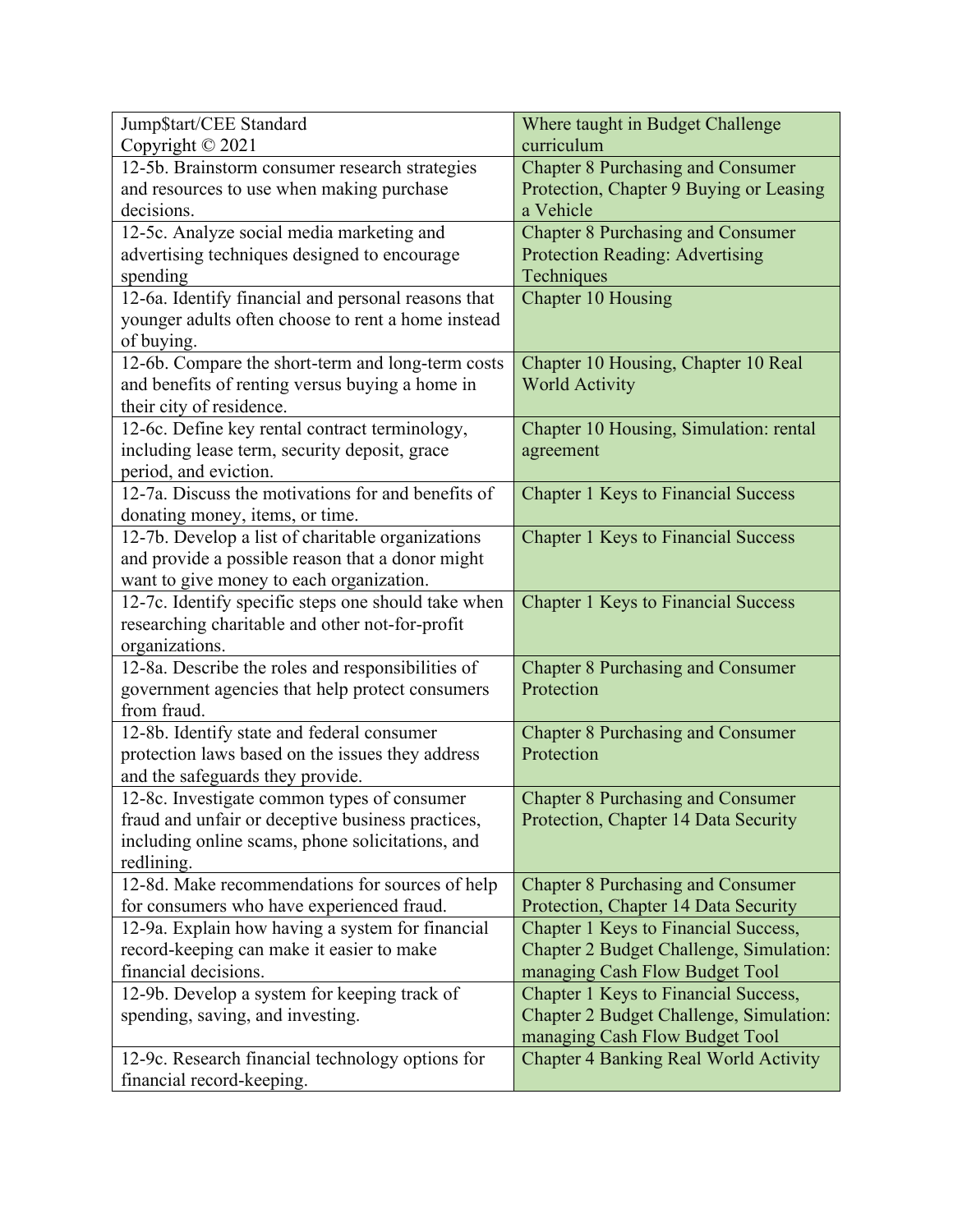| Jump\$tart/CEE Standard                               | Where taught in Budget Challenge             |
|-------------------------------------------------------|----------------------------------------------|
| Copyright © 2021                                      | curriculum                                   |
| 12-1b. Explain why CDs typically pay higher           | <b>Chapter 4 Banking</b>                     |
| interest rates than regular savings accounts or       |                                              |
| interest-bearing checking accounts.                   |                                              |
| 12-2a. Select a preferred location for a savings      | <b>Chapter 4 Banking Real World Activity</b> |
| account based on comparison of interest rates and     |                                              |
| fees at different types of financial institutions.    |                                              |
| 12.2b. Explain why an increase in the number of       | <b>Chapter 4 Banking</b>                     |
| people who want to borrow money might result in       |                                              |
| banks paying higher rates on deposits.                |                                              |
| 12-2c. Discuss types of market conditions that        | <b>Chapter 4 Banking</b>                     |
| could result in financial institutions paying lower   |                                              |
| rates on savings accounts.                            |                                              |
| 12-3a. Research mobile payment account                | <b>Chapter 4 Banking</b>                     |
| alternatives.                                         |                                              |
| 12-3b. Compare and contrast the features of           | <b>Chapter 4 Banking Real World Activity</b> |
| mobile payment accounts, cryptocurrency               |                                              |
| accounts, and checking/savings accounts.              |                                              |
| 12-3c. Explain why storing money in a mobile          | <b>Chapter 4 Banking</b>                     |
| payment account can reduce the ability to grow        |                                              |
| savings.                                              |                                              |
| 12-4a. Explain why savers typically earn a higher     | <b>Chapter 4 Banking</b>                     |
| nominal rate of interest when inflation is high.      |                                              |
| 12-4b. Illustrate how inflation can reduce the        | Chapter 4 Banking, Chapter 7 Investing       |
| purchasing power of savings over time if the          | for Retirement                               |
| nominal interest rate is lower than the inflation     |                                              |
| rate.                                                 |                                              |
| 12-4c. Investigate how federal I-bonds provide        | Chapter 6 Saving and Investing               |
| inflation protection for savers.                      |                                              |
| 12-5a. Investigate the areas of financial institution | <b>Chapter 4 Banking Real World Activity</b> |
| operations that are subject to state and/or federal   |                                              |
| regulation and supervision.                           |                                              |
| 12-5b. Identify the state agency responsible for      | <b>Chapter 4 Banking Real World Activity</b> |
| regulating financial institutions where they live.    |                                              |
| 12-5c. Explain the importance of solvency             | Chapter 4 Banking Real World Activity,       |
| regulation for financial institutions. 12-6a. Explain | <b>Chapter 7 Investing for Retirement</b>    |
| how traditional IRAs (individual retirement           |                                              |
| accounts), Roth IRAs, and education savings           |                                              |
| accounts provide incentives for people to save.       |                                              |
| 12-6b. Compare the tax advantages of traditional      | <b>Chapter 7 Investing for Retirement</b>    |
| and Roth IRAs.                                        |                                              |
| 12-6c. Compare the tax advantages of different        | Chapter 7 Investing for Retirement,          |
| types of education savings accounts.                  | Chapter 17 Saving for College                |
|                                                       |                                              |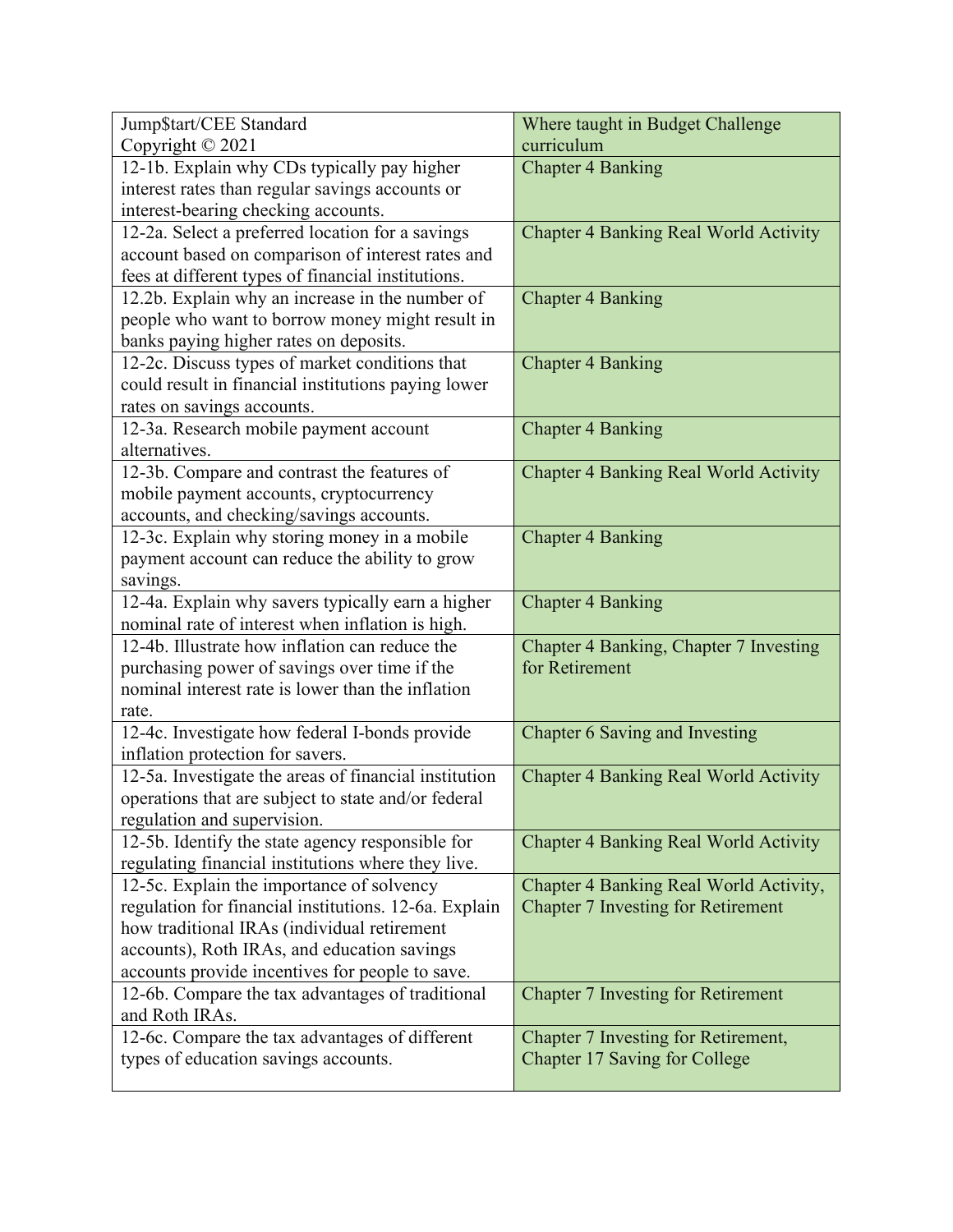| Jump\$tart/CEE Standard                              | Where taught in Budget Challenge              |
|------------------------------------------------------|-----------------------------------------------|
| Copyright © 2021                                     | curriculum                                    |
| 12-7b. Compare the impact of employee "opt-in"       | <b>Chapter 3 Employment Reading Activity</b>  |
| versus "opt-out" of employer retirement plans and    |                                               |
| explain why it makes a difference.                   |                                               |
| 12-7c. Describe the pros and cons of saving          | Chapter 3 Employment, Chapter 7               |
| through an employer retirement plan as compared      | Investing for Retirement, Simulation:         |
| to saving outside of an employer plan.               | Employer 401(k) match                         |
| 12-7d. Explain the benefits of saving money in a     | Chapter 3 Employment, Chapter 12              |
| health savings account for individuals with high-    | Health, Life, and Disability Insurance        |
| deductible health plans.                             |                                               |
| 12-8a. Assess the value of sharing financial goals   | Chapter 16 The Next Steps Reading             |
| and personal financial information with a partner    | Activity                                      |
| before combining finances.                           |                                               |
| 12-8b. Discuss how personal financial decisions      | <b>Chapter 16 The Next Steps</b>              |
| can affect other people.                             |                                               |
| 12-9a. Explain how external influences (e.g. peers,  | Chapter 1 Keys to Financial Success,          |
| family, or social media) can impact personal         | Chapter 6 Saving and Investing, Chapter       |
| savings decisions.                                   | 8 Purchasing and Consumer Protection          |
| 12-9b. Identify strategies to manage psychological   | <b>Chapter 6 Saving and Investing Reading</b> |
| and emotional obstacles to saving.                   | Activity                                      |
| 12-9c. Discuss strategies for avoiding personal      | Chapter 6 Saving and Investing Reading        |
| triggers that result in deviating from a savings     | Activity                                      |
| plan.                                                |                                               |
| 12-9d. Explain how the saving strategy "pay          | Chapter 3 Employment, Simulation              |
| yourself first" can help people achieve their saving | 401(k) contribution, Retirement Savings       |
| goals.                                               | Trophy                                        |
| 12-1a. Give examples of factors that can influence   | Chapter 6 Saving and Investing, Chapter       |
| a person's risk tolerance.                           | 7 Investing for Retirement, Simulation:       |
|                                                      | 401(k) management                             |
| 12-1b. Discuss how a person's risk tolerance         | Chapter 6 Saving and Investing, Chapter       |
| influences their investment decisions.               | 7 Investing for Retirement, Simulation:       |
|                                                      | $401(k)$ management                           |
| 12-1c. Assess their personal risk tolerance using an | Chapter 6 Savings and Investing               |
| online tool or worksheet.                            | <b>Reading Activity</b>                       |
| 12-2a. Describe the different types of annual cash   | Chapter 6 Savings and Investing               |
| flows that can be received by investors.             | <b>Reading Activity</b>                       |
| 12-2b. Compare nominal annual rates of return        | Chapter 6 Savings and Investing               |
| over time on different types of investments,         | <b>Reading Activity</b>                       |
| including cash flows and price changes.              |                                               |
| 12-2c. Explain why assets that do not produce        | Chapter 6 Saving and Investing                |
| income or are exposed to large price fluctuation     |                                               |
| (such as collectibles, precious metals, and          |                                               |
| cryptocurrencies) are described as speculative       |                                               |
| investments.                                         |                                               |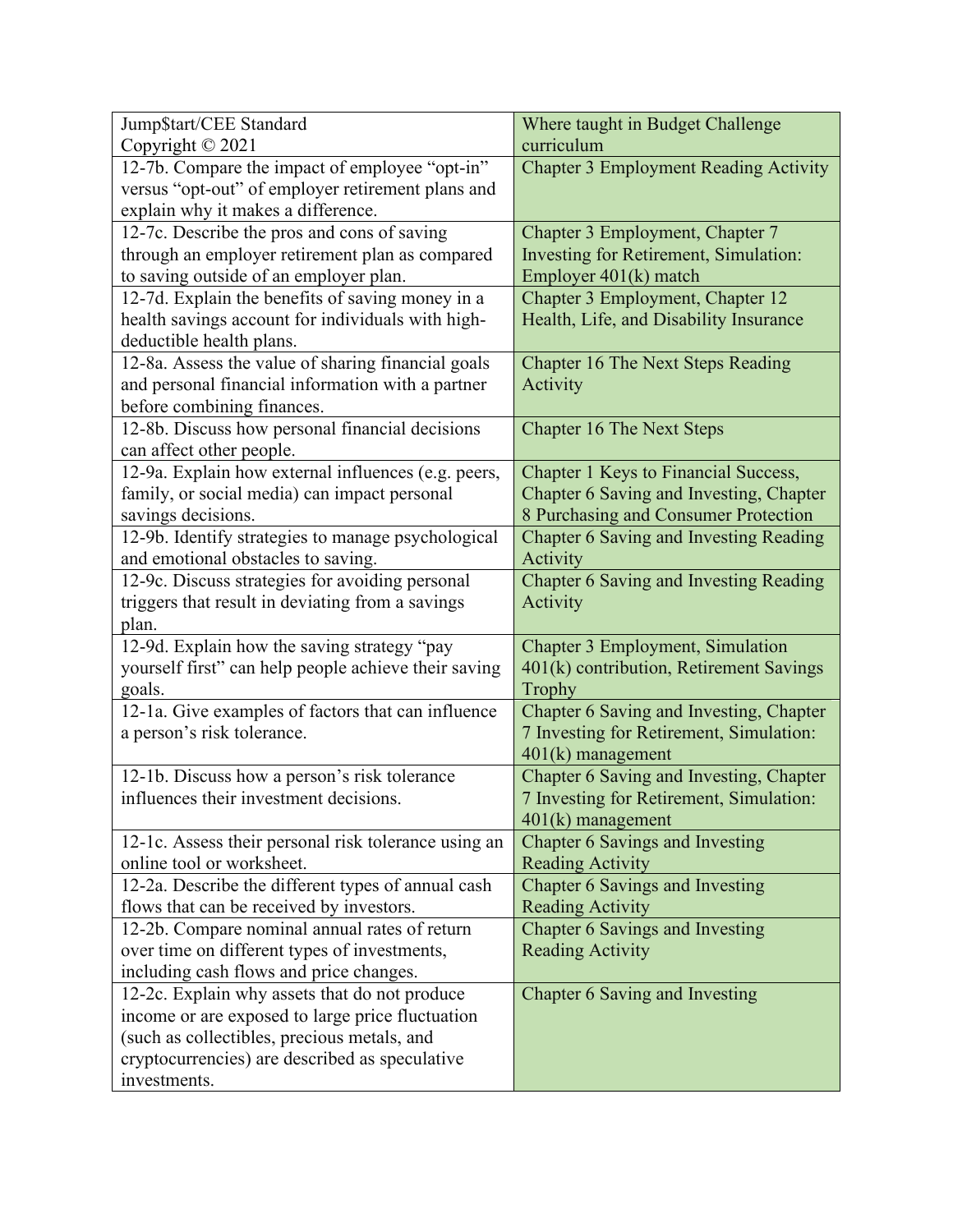| Jump\$tart/CEE Standard                               | Where taught in Budget Challenge          |
|-------------------------------------------------------|-------------------------------------------|
| Copyright © 2021                                      | curriculum                                |
| 12-3a. Discuss the advantages and disadvantages       | Chapter 6 Saving and Investing, Chapter   |
| of investing in riskier assets.                       | 7 Investing for Retirement                |
| 12-3b. Investigate the long-run average rates of      | Chapter 6 Saving and Investing, Chapter   |
| returns on small-company stocks, large-company        | 7 Investing for Retirement, Simulation:   |
| stocks, corporate bonds, and Treasury bonds.          | +Investing fund selection                 |
| 12-3c. Explain why the expected rate of return on a   | Chapter 6 Saving and Investing, Chapter   |
| value stock or mutual fund is likely to be lower      | 7 Investing for Retirement                |
| than that of a growth stock or mutual fund.           |                                           |
| 12-3d. Explain why bonds with longer maturities       | Chapter 6 Saving and Investing, Chapter   |
| generally earn a higher return than shorter-term      | 7 Investing for Retirement                |
| bonds.                                                |                                           |
| 12-4a. Describe the impact of inflation on prices     | Chapter 6 Saving and Investing, Chapter   |
| over time.                                            | 7 Investing for Retirement                |
| 12-4b. Explain the relationship between nominal       | Chapter 6 Saving and Investing, Chapter   |
| and real returns.                                     | 7 Investing for Retirement                |
| 12-4c. Find the current rate paid on CDs at a bank    | Chapter 6 Savings and Investing           |
| and calculate the expected real rate after inflation. | <b>Reading Activity</b>                   |
| 12-5a. Describe factors that influence the prices of  | Chapter 6 Saving and Investing, Chapter   |
| financial assets.                                     | 7 Investing for Retirement                |
| 12-5b. Predict what could happen to the price of a    | Chapter 6 Saving and Investing, Chapter   |
| stock if new information is reported about the        | 7 Investing for Retirement                |
| company or its products.                              |                                           |
| 12-5c. Discuss how economic downturns that            | <b>Chapter 6 Savings and Investing</b>    |
| result in high unemployment can affect the prices     | <b>Reading Activity</b>                   |
| of financial assets.                                  |                                           |
| 12-5d. Explain why the market price of some           | Chapter 6 Savings and Investing           |
| assets, such as bonds and real estate, increase when  | <b>Reading Activity</b>                   |
| interest rates decrease.                              |                                           |
| 12-6a. Recommend portfolio allocation between         | Chapter 6 Saving and Investing, Chapter   |
| major asset classes for a short-term goal versus a    | 7 Investing for Retirement, Simulation:   |
| long-term goal.                                       | savings versus $401(k)$ contribution      |
| 12-6b. Discuss the pros and cons of investing in a    | Chapter 6 Saving and Investing, Chapter   |
| diversified mutual fund versus investing in a small   | 7 Investing for Retirement                |
| number of individual stocks.                          |                                           |
| 12-6c. Suggest an appropriate asset allocation for a  | Chapter 6 Saving and Investing, Chapter   |
| very risk averse person versus a very risk tolerant   | 7 Investing for Retirement                |
| person.                                               |                                           |
| 12-6d. Explain how target date retirement funds       | <b>Chapter 7 Investing for Retirement</b> |
| reallocate investments over time to meet their        |                                           |
| investment objective.                                 |                                           |
| 12-7a. Discuss how the expenses associated with       | Chapter 6 Saving and Investing, Chapter   |
| buying and selling investments can impact rates of    | 7 Investing for Retirement, Simulation:   |
| return and investment outcomes.                       | +Investing Low Cost Investor Trophy       |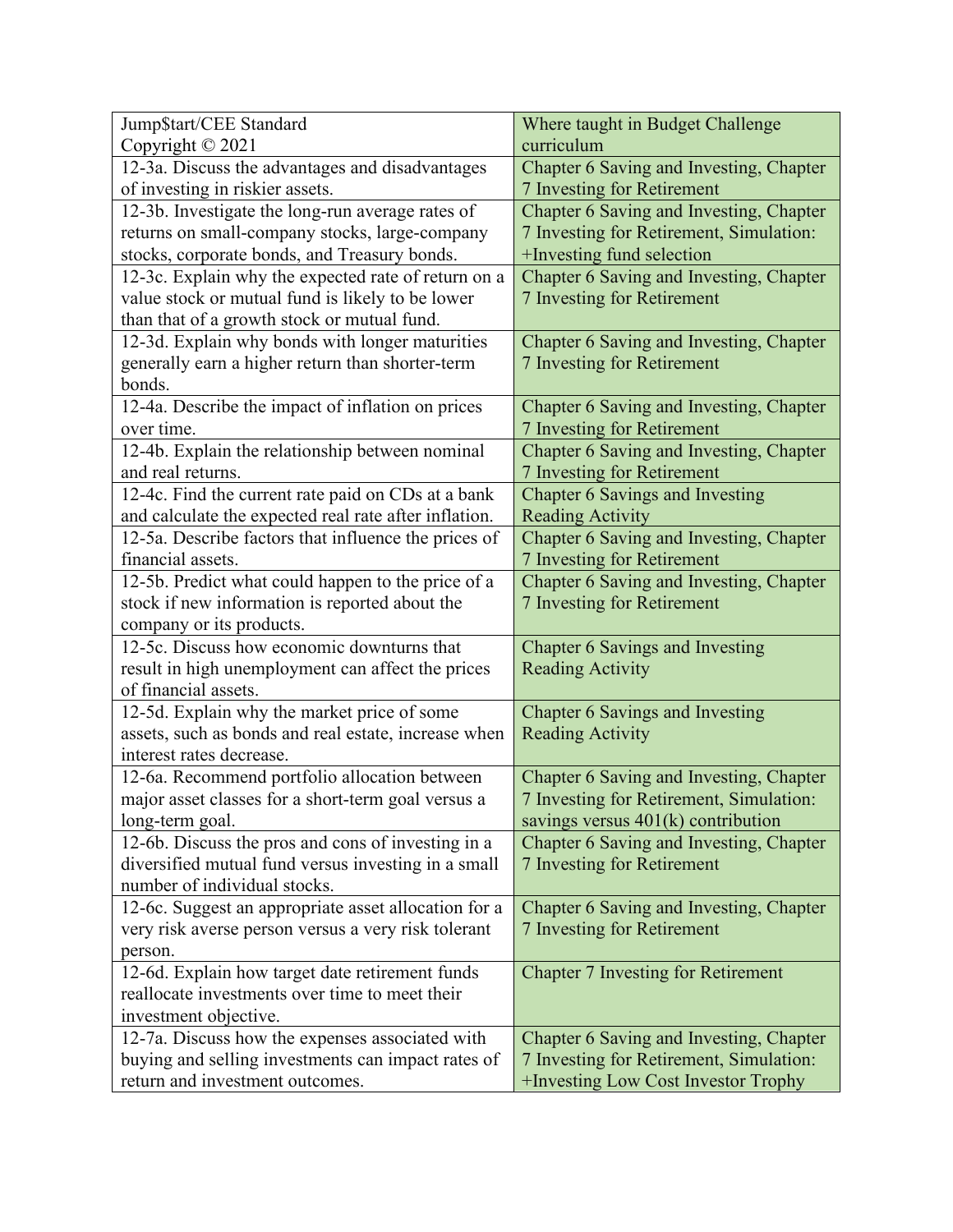| Jump\$tart/CEE Standard                            | Where taught in Budget Challenge           |
|----------------------------------------------------|--------------------------------------------|
| Copyright © 2021                                   | curriculum                                 |
| 12-7b. Compare the expense ratios for several      | Chapter 6 Saving and Investing, Chapter    |
| mutual funds.                                      | 7 Investing for Retirement, Simulation:    |
|                                                    | +Investing Low Cost Investor Trophy,       |
|                                                    | <b>Fund Fact Sheets</b>                    |
| 12-7c. Explain why an actively managed mutual      | Chapter 6 Saving and Investing, Chapter    |
| fund usually has a higher expense ratio than an    | 7 Investing for Retirement, Simulation:    |
| index fund.                                        | +Investing Low Cost Investor Trophy,       |
|                                                    | <b>Fund Fact Sheets</b>                    |
| 12-8a. Compare tax rates paid on interest income   | <b>Chapter 15 Taxes</b>                    |
| versus short-term and long-term capital gains.     |                                            |
| 12-8b. Describe the advantages of investing        | Chapter 7 Investing for Retirement,        |
| through a tax-deferred account such as an IRA or   | <b>Chapter 15 Taxes</b>                    |
| $401(k)$ versus a taxable account.                 |                                            |
| 12-8c. Investigate the contribution limits and tax | <b>Chapter 7 Investing for Retirement</b>  |
| advantages of a traditional IRA versus a Roth IRA. |                                            |
| 12-9a. Identify several behavioral biases that can | <b>Chapter 7 Investing for Retirement</b>  |
| result in poor investment decisions (e.g. loss     | <b>Reading Activity</b>                    |
| aversion, investing in employer stock, home bias,  |                                            |
| mental accounting).                                |                                            |
| 12-9b. Brainstorm methods for avoiding negative    | Chapter 7 Investing for Retirement         |
| consequences from behavioral biases.               | <b>Reading Activity</b>                    |
| 12-10a. Explore common financial technologies      | <b>Chapter 7 Investing for Retirement</b>  |
| used for investing, including automated trading    | <b>Reading Activity</b>                    |
| platforms.                                         |                                            |
| 12-10b. Explain how automating investment          | <b>Chapter 7 Investing for Retirement</b>  |
| activities can help people avoid making emotional  | <b>Reading Activity</b>                    |
| investment decisions.                              |                                            |
| 12-11a. Discuss how the development of financial   | <b>Chapter 6 Saving and Investing Real</b> |
| technology has made it easier for people of all    | <b>World Activity</b>                      |
| income and education levels to participate in      |                                            |
| financial markets.                                 |                                            |
| 12-11b. Choose a discount broker and research the  | Chapter 6 Saving and Investing Real        |
| minimum starting account balance, minimum          | <b>World Activity</b>                      |
| monthly investment, and trading costs.             |                                            |
| 12-11c. Identify the advantages and disadvantages  | Chapter 6 Saving and Investing Real        |
| of robo-advising and other investment-related      | <b>World Activity</b>                      |
| financial technologies.                            |                                            |
| 12-12a. Explain the role of federal regulators in  | <b>Chapter 8 Purchasing and consumer</b>   |
| financial markets.                                 | <b>Protection Reading Activity</b>         |
| 12-12b. Discuss why insider trading is illegal and | <b>Chapter 8 Purchasing and Consumer</b>   |
| harmful to investment markets.                     | <b>Protection Reading Activity</b>         |
| 12-12c. Explain the importance of having access to | Chapter 6 Saving and Investing, Chapter    |
| full and accurate information about potential      | 7 Investing for Retirement, Simulation:    |
| investments.                                       | $+$ Investing                              |